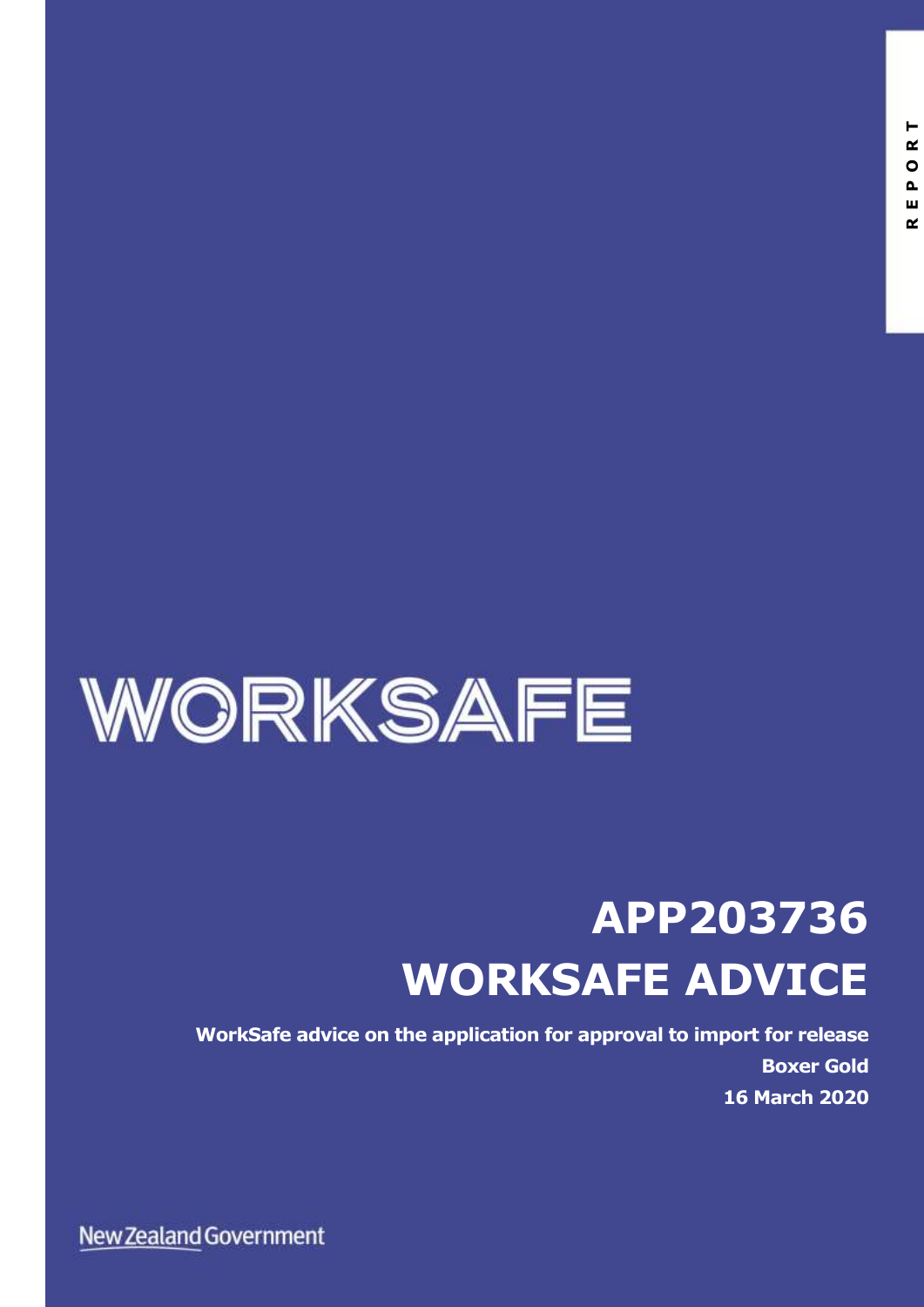#### **CONTENTS**

| $\mathbf{1}$ | <b>Introduction</b>                                                             |             |
|--------------|---------------------------------------------------------------------------------|-------------|
| $\mathbf{2}$ | <b>Approval Process</b>                                                         | 4           |
| 3            | <b>Relevant Regulations</b><br>3.1 Upstream Duties<br>3.2 Hierarchy of Controls | 5<br>5<br>5 |
| 4            | <b>Assessment</b>                                                               |             |
|              | <b>Advice</b>                                                                   | 8           |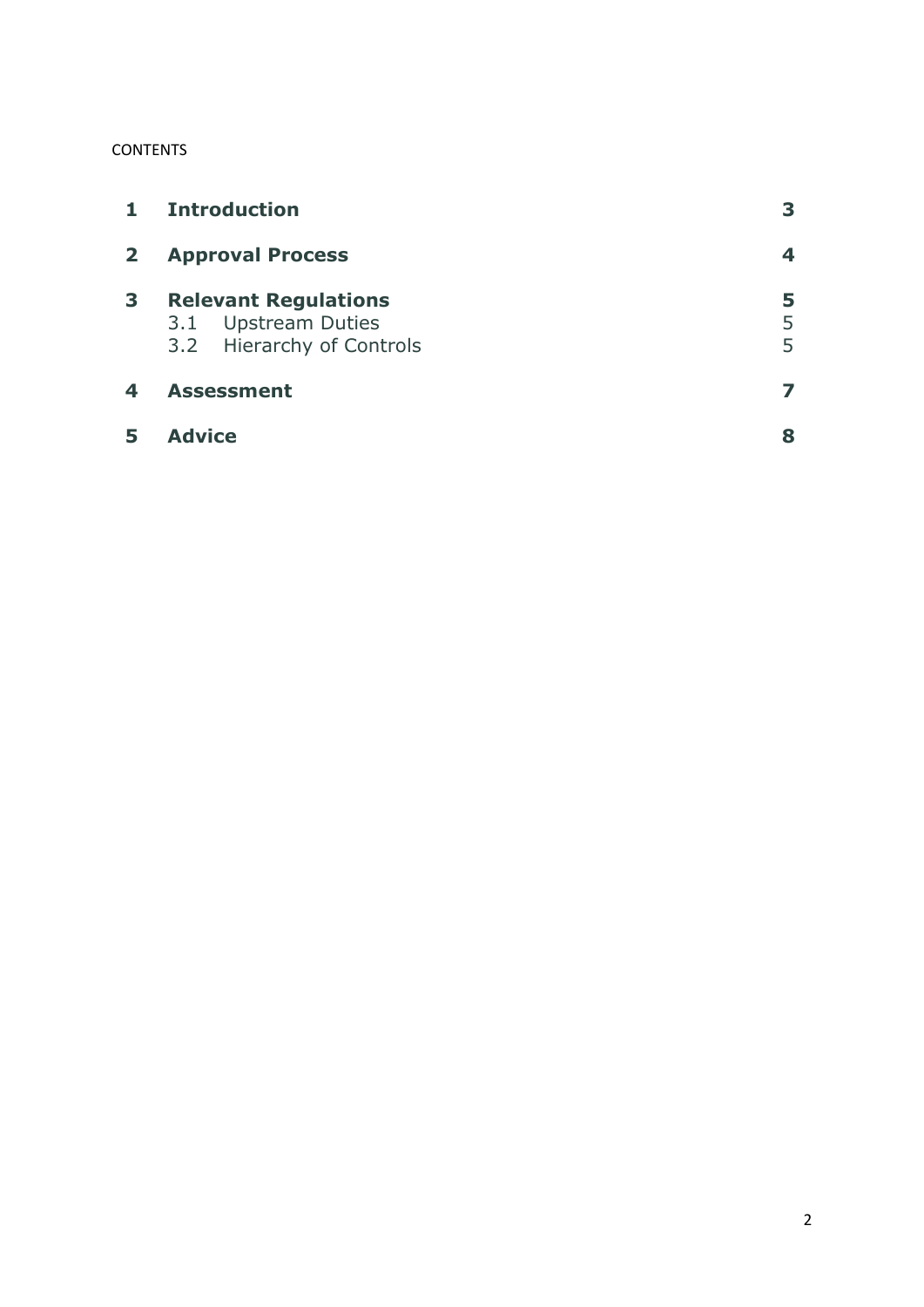### **1 INTRODUCTION**

This is WorkSafe New Zealand's (WorkSafe) review of Application APP203736 (Boxer Gold).

Every year 750-900 people die prematurely as a result of work-related illhealth, much of which is from chemical exposure. As the regulator of workplace health and safety, WorkSafe has a role in leading, influencing and leveraging the health and safety system to improve health and safety outcomes, and has firm targets and priorities to transform New Zealand's workplace health and safety performance.

WorkSafe's role in the wider health and safety system involves reviewing applications for new substance approvals and providing advice to the Environmental Protection Authority (EPA) to ensure that the risks associated with the use, handling, manufacture and storage of any new substances approved in New Zealand can be managed adequately.

The following report is based on the information provided with the application, from both applicant and the EPA.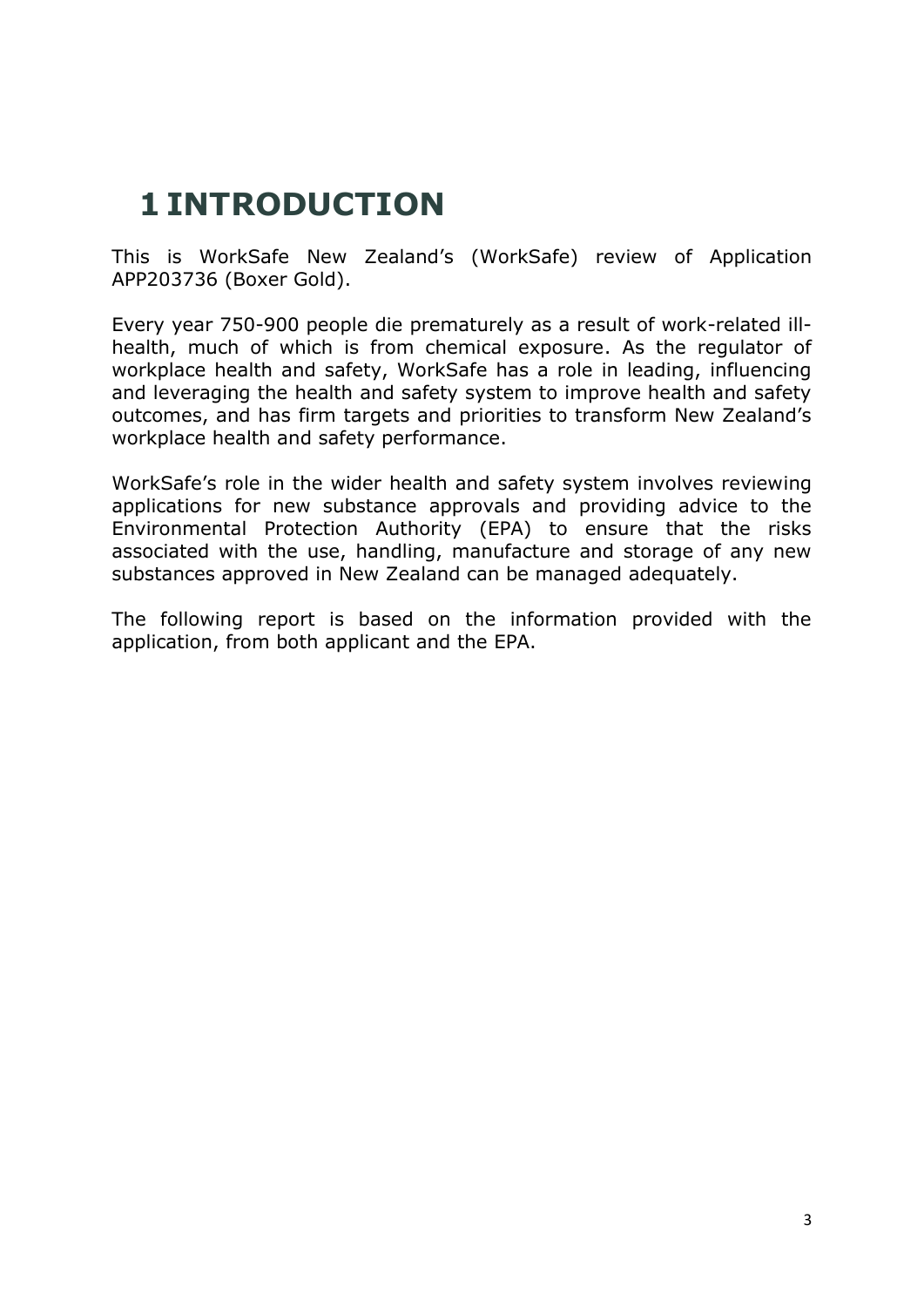# **2 APPROVAL PROCESS**

The controls for hazardous substances and duties to mitigate the risks that hazardous substances pose sit under two regimes:

- the Hazardous Substances and New Organisms Act 1996 (HSNO) for non-work, public health and environmental risks, and
- HSWA for work-related risks (including the HS Regulations and other regulations).

HSWA gives WorkSafe responsibility for setting, administering and enforcing controls to mitigate the health and safety risks of using, handling, storing or manufacturing hazardous substances in the workplace. Since December 2017, the workplace controls for hazardous substances have been set in the HS Regulations and relevant safe work instruments (SWI) under HSWA.

Under (HSNO), the EPA is responsible for approving and classifying hazardous substances.

This division of roles requires the EPA and WorkSafe to work together to assess hazardous substances applications, to ensure the appropriate controls from each regime are applied to safeguard people (both at work and outside the workplace) and the environment.

The objectives of WorkSafe's participation in the hazardous substance applications process are to ensure that:

- hazardous substances at work are treated in a way that protects workers and other persons against harm to their health, safety, and welfare by eliminating or minimising risks arising from work, contributing to reduced incidence of workrelated ill-health
- WorkSafe maintains a constructive and collaborative relationship with the EPA in assessing hazardous substance applications.

Consistent with the purpose of HSWA, regard must be had to the principle that workers and other persons should be given the highest level of protection against harm to their health, safety and welfare from hazards or risks arising from work, so far as is reasonably practicable.

Where existing controls under HSWA are not considered adequate, additional or varied controls may be imposed only by way of a safe work instrument.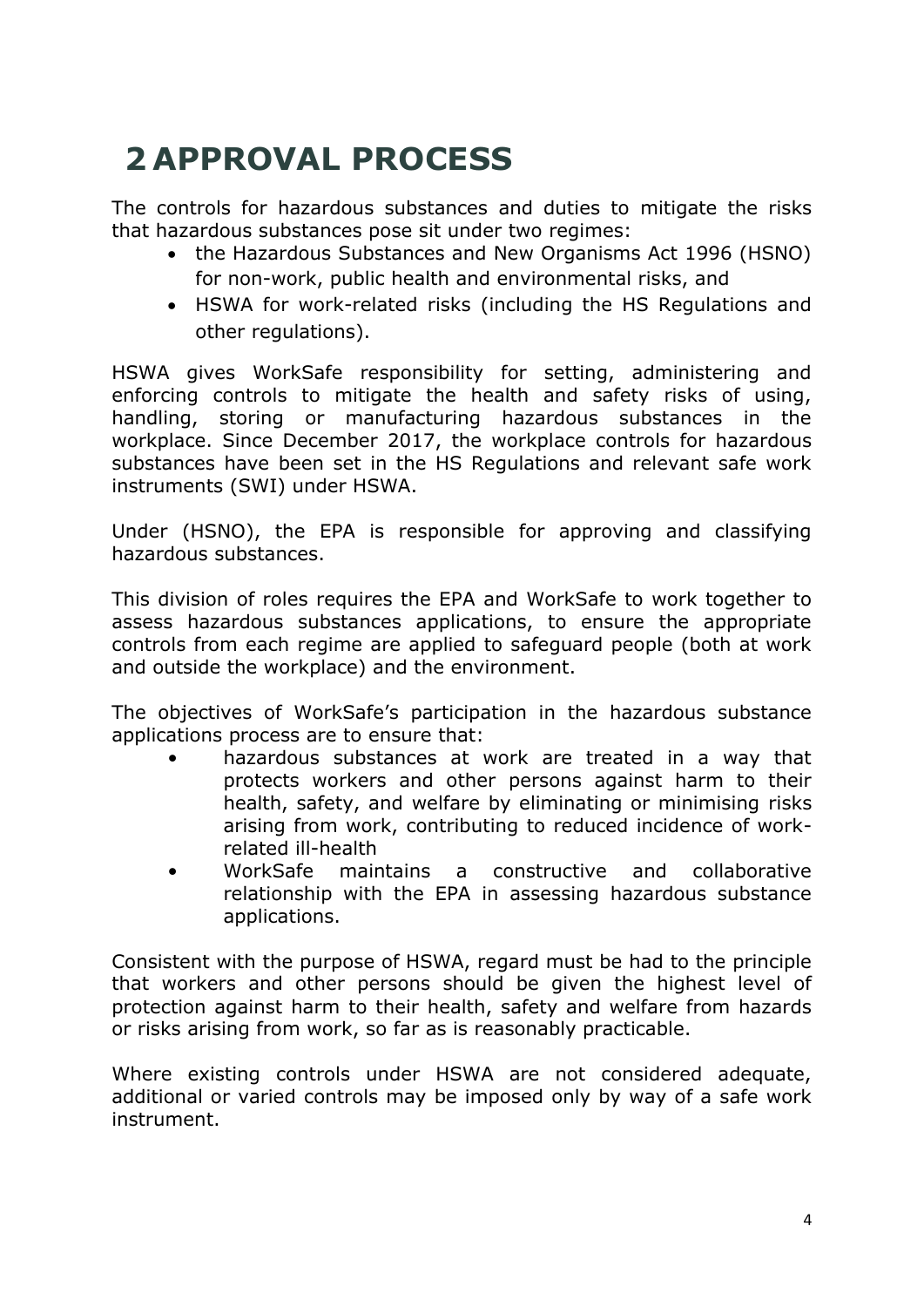### **3 RELEVANT REGULATIONS**

In reviewing this application WorkSafe has considered the PCBU's obligations under:

- HSWA
- the Health and Safety at Work (General Risk and Workplace Management) Regulations 2016 (the GRWM Regulations), and
- the HS Regulations.

In assessing the adequacy of the default hazardous substances controls, WorkSafe also takes account of other relevant requirements under the health and safety legislative framework, for example duties:

- to manage risks associated with substances hazardous to health by applying the hierarchy of controls (regulations 5 to 8 and 28 of the GRWM Regulations)
- to provide information, supervision, training and instruction (regulation 9 of the GRWM Regulations)
- to provide workplace facilities (regulations 10-11 of the GRWM Regulations) including ventilation and facilities to control airborne contaminants
- to provide personal protective equipment (regulation 15 of the GRWM Regulations)
- to carry out exposure monitoring and health monitoring (regulations 32-42 of the GRWM Regulations,).

'Upstream duties', or the duty of a PBCU who designs, manufactures, imports or supplies a hazardous substance to ensure that a substance is without risks to the health and safety of persons so far as reasonable practicable, may also apply (sections 39-42 of HSWA).

WorkSafe's advice to the EPA may refer to any of the above duties.

#### **3.1 Upstream Duties**

Upstream duties are relevant if a new substance has properties that make it more hazardous than existing similar products, for example, if it has a non-active ingredient (such as a surfactant) that is more hazardous than similar ingredients in similar products. The similar products demonstrate that it is possible to avoid the hazard.

### **3.2 Hierarchy of Controls**

Under section 30(1)(a) of HSWA the PCBU must eliminate risks to health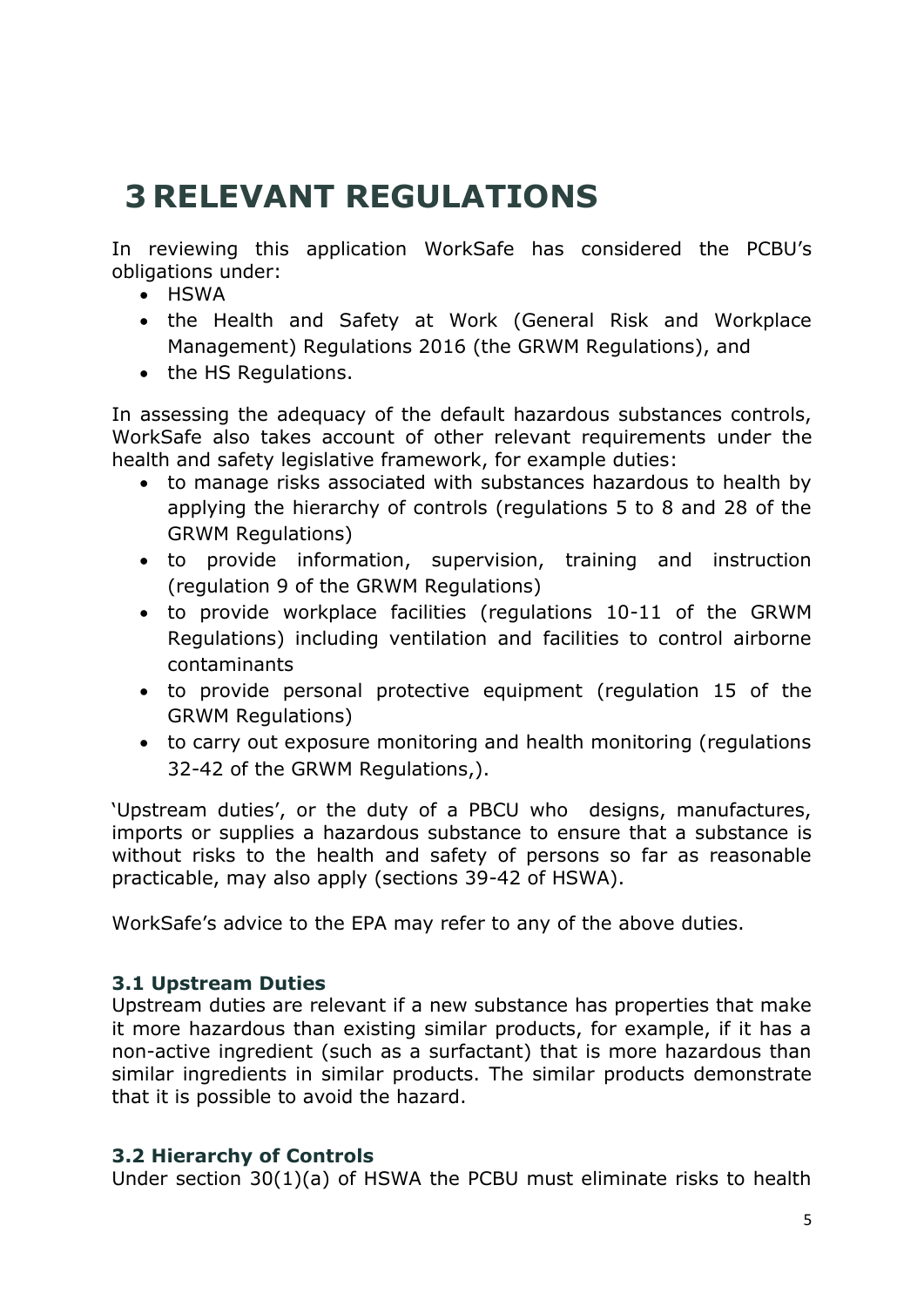and safety so far as reasonably practicable. If this is not reasonably practicable, the PCBU must minimise the risks so far as is reasonably practicable following the hierarchy of controls.

The hierarchy of controls is set out in regulation 6 of the GRWM Regulations.

If elimination is not possible, a PCBU must consider (in this order):

- Substitution, isolation, engineering control measures
- administrative controls
- personal protective equipment (PPE): If risk remains after all other measures have been applied, the PCBU must supply and ensure the use of personal protective equipment.



Personal protective equipment (PPE) may need to be used or worn to minimise health risks, but should only be used as an exposure control measure to minimise risk when other control measures alone can't adequately do so.

The decision to choose PPE in the absence of control measures higher up the hierarchy must be based on the principles of reasonable practicability. Considerations of cost alone is not sufficient to determine 'so far as is reasonably practicable'.

PPE should not be the first or only risk management method considered, and WorkSafe expects PCBUs to give preference to other controls that protect multiple at-risk workers at once. Regard must also be given to providing the highest level of protection for workers and others, so far as is reasonably practicable.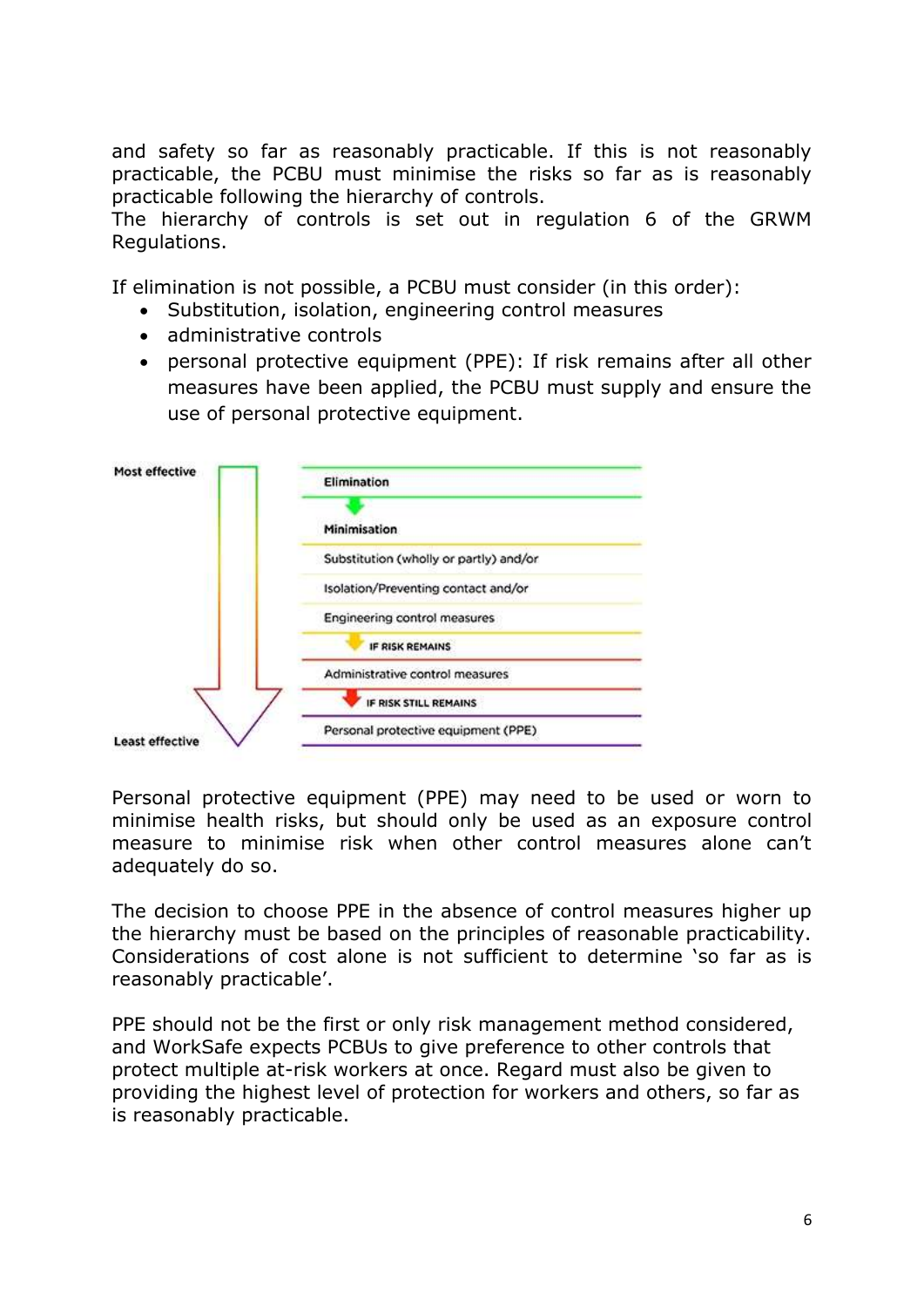# **4 ASSESSMENT**

This WorkSafe New Zealand (WorkSafe) review of application APP203736 (Boxer Gold) does not propose setting any additional requirements to those already present under the Health and Safety at Work (Hazardous Substances) Regulations 2017 (the HS Regulations).

WorkSafe has reviewed this application taking into consideration the PCBU's obligations under:

- the Health and Safety at Work Act 2015 (HSWA);
- the Health and Safety at Work (General Risk and Workplace Management) Regulations 2016 (the GRWM Regulations), and
- the Health and Safety at Work (Hazardous Substances) Regulations 2017.

WorkSafe received the following documentation to assist with provision of advice for approval of this application:

- Application
- Science Memo
- Mixture spreadsheet
- Draft label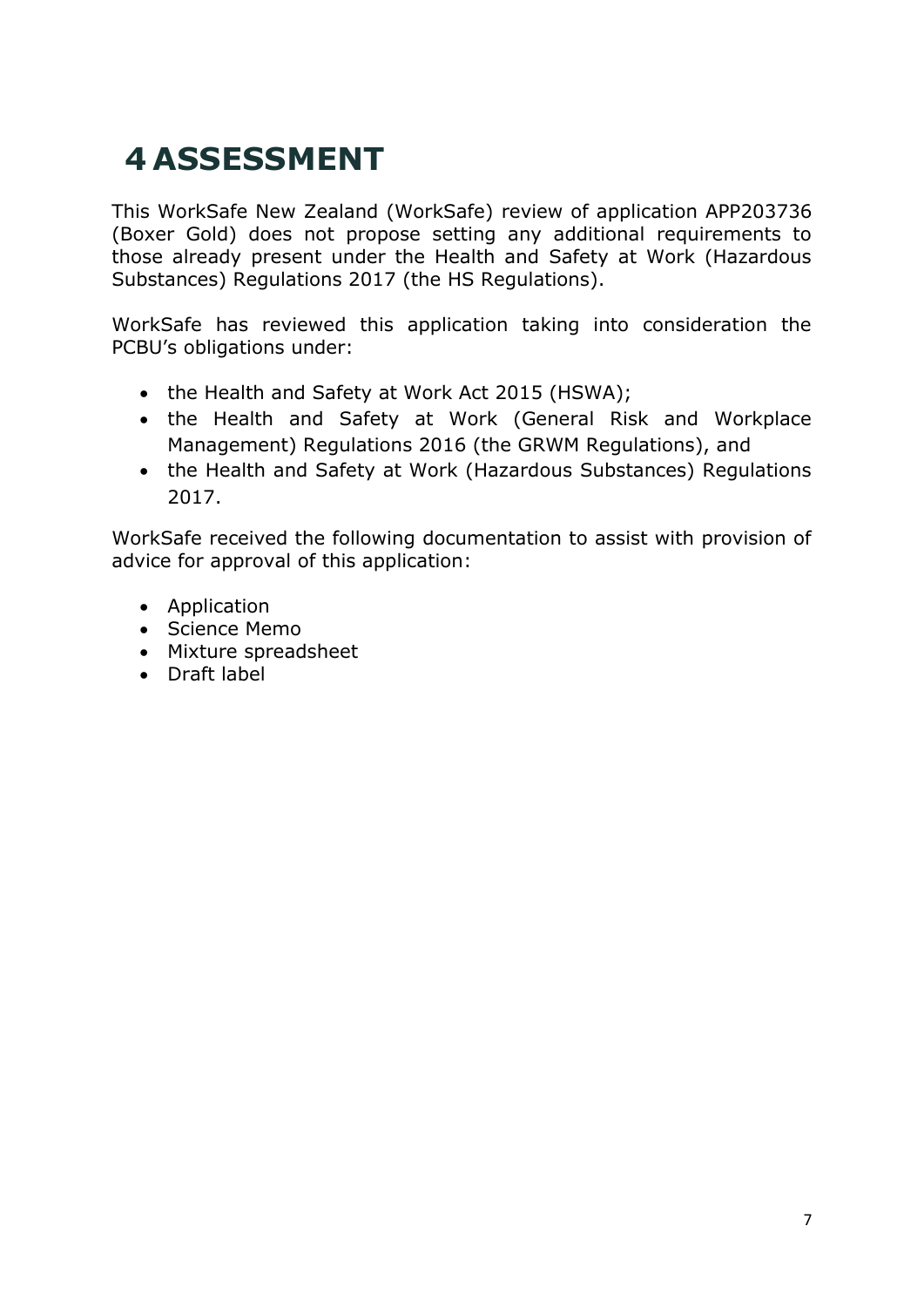## **5 ADVICE**

WorkSafe has assessed the available information for APP203736 and considers that compliance with the Hazardous Substances (HSW) and Health and Safety at work (General Risk and Workplace Management (GRWM) Regulations will be adequate to reduce the risks associated with the use of this substance in the workplace. While the regulations cover standard risk mitigation measures, occupational exposure in the workplace needs to be assessed at each site and appropriate controls put in place to mitigate the identified risks.

When using substances that have human health risks the PCBU must minimise the risks so far as reasonably practicable by applying the hierarchy of controls set out in Regulation 6 of the General Risk and Workplace Management Regulations 2016 (GRWM).

Regulation 13.8 of the HSW (Hazardous Substances) Regulations requires that personal protective equipment (PPE) must be worn when working with this substance to minimise the risks to the health and safety of workers.

However, PPE should only be used as a control measure to risk when other control measures alone cannot adequately do so. PPE should not be the first or only control considered, WorkSafe expects PCBUs to give preference to other controls that protect multiple at-risk workers at once.

Under Sections 39 - 42 of the Health and Safety at Work Act 2015 (HSWA) manufacturers/importers/suppliers have a duty to ensure substances manufactured, imported or supplied are without risk so far as is reasonably practicable.

WorkSafe would like to see PCBUs aware of their upstream duties and applying them during the substance design process and formulating substances that are without risk to human health

WorkSafe notes that Boxer Gold contains a new herbicide active and may reasonably be expected to not have significant human health hazards. A recent review of the new herbicide actives approved in New Zealand over a 5 year period showed that 3 of 6 new herbicide actives had no human health hazards, one was classified as a skin sensitizer and only two had chronic health hazards. This new herbicide active has been classified by the EPA as a 6.9B (target organ toxicity).

Boxer Gold also contains a non active ingredient component that may not be required for the efficacy of the product and introduces an extra hazard